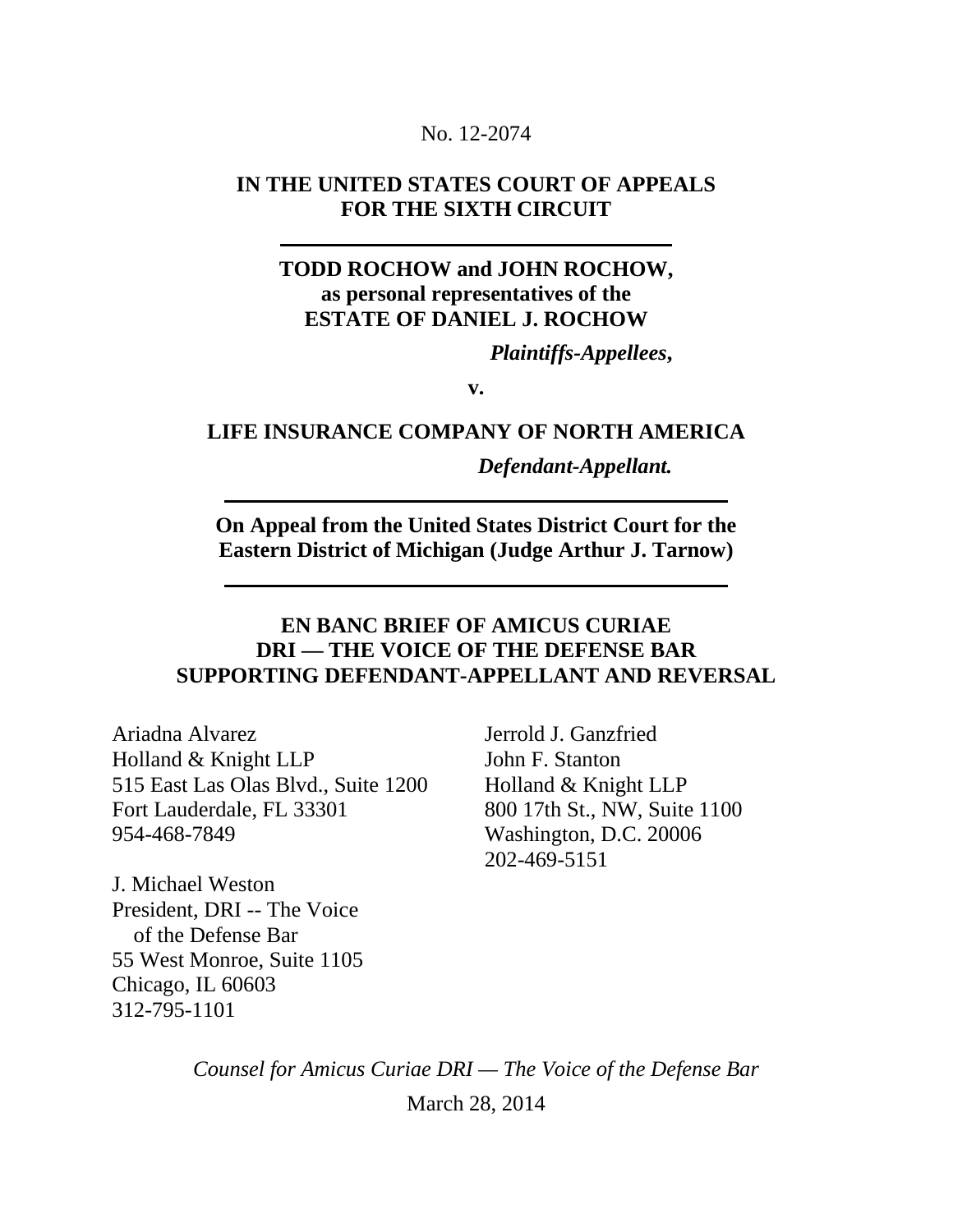### **CORPORATE DISCLOSURE STATEMENT**

Pursuant to [Federal Rule of Appellate Procedure](https://web2.westlaw.com/find/default.wl?mt=Westlaw&db=1000599&docname=USFRAPR26.1&rp=%2ffind%2fdefault.wl&findtype=L&ordoc=2032732270&tc=-1&vr=2.0&fn=_top&sv=Split&tf=-1&pbc=C7B03712&rs=WLW14.01) 26.1 and Sixth Circuit Rule 26.1, non-party DRI — The Voice of the Defense Bar ("DRI") states that it has no parent corporation, does not issue shares of stock, and, therefore, no publicly-held corporation owns 10% or more of its stock.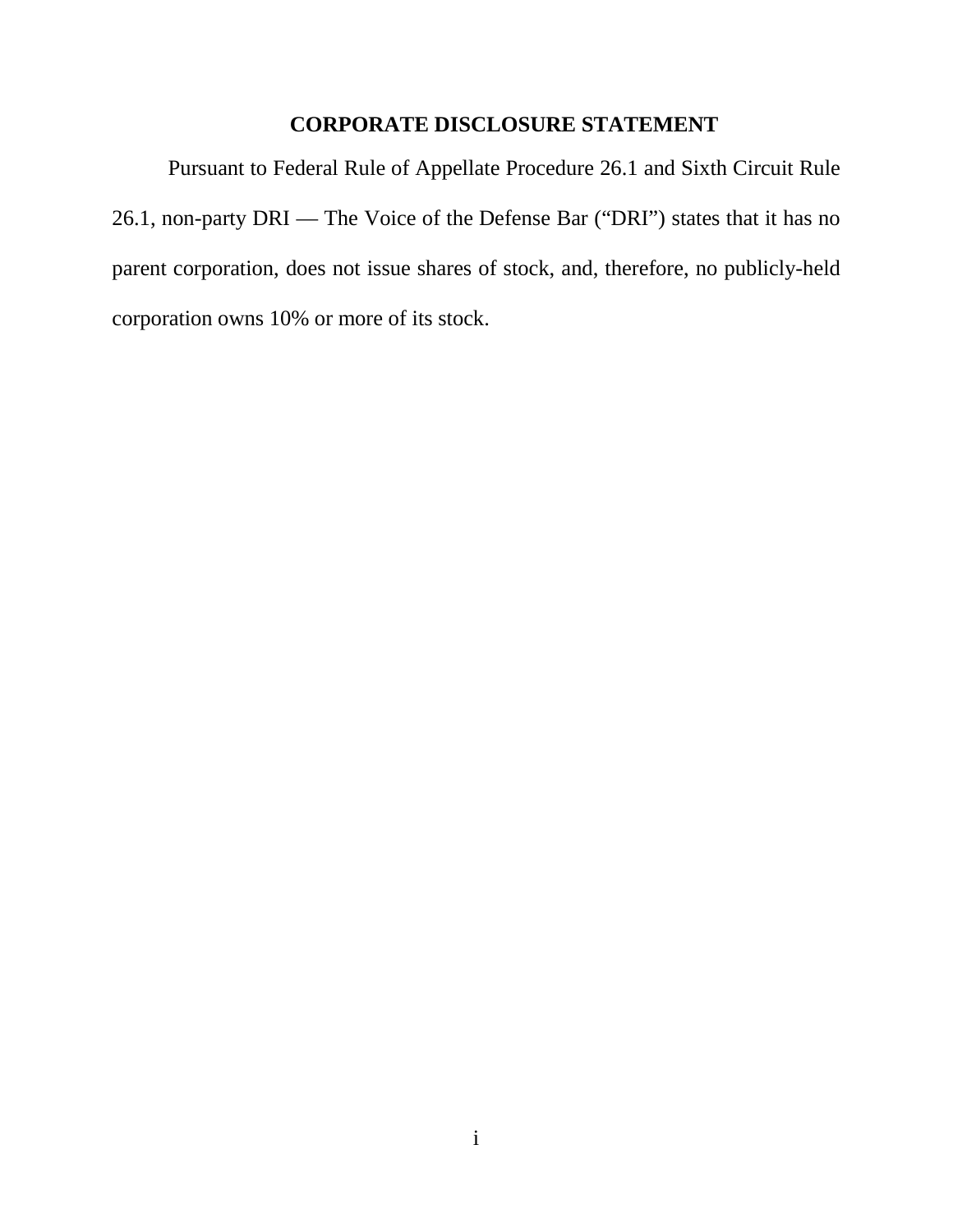# **TABLE OF CONTENTS**

| Awarding recovery for disgorgement of profits under ERISA's Catchall<br>$\mathbf{I}$ .<br>Provision in a run-of-the-mill benefits case is inconsistent with ERISA1 |
|--------------------------------------------------------------------------------------------------------------------------------------------------------------------|
| A. ERISA's Benefits Claim Process was expressly designed to address all<br>aspects of benefits determinations and does not contemplate collateral                  |
| B. Allowing collateral remedies for ordinary claims beyond those available<br>under ERISA's Benefits Claim Provision is contrary to Supreme Court                  |
| C. The Catchall Provision does not provide a remedy for delays caused by                                                                                           |
| D. Disgorgement of profits under the Catchall Provision would generate<br>gratuitous litigation by encouraging participants to re-characterize                     |
| II. The district court's award of additional remedies violates the mandate rule<br>and is contrary to the jurisdictional imperative of the final judgment rule11   |
| .12                                                                                                                                                                |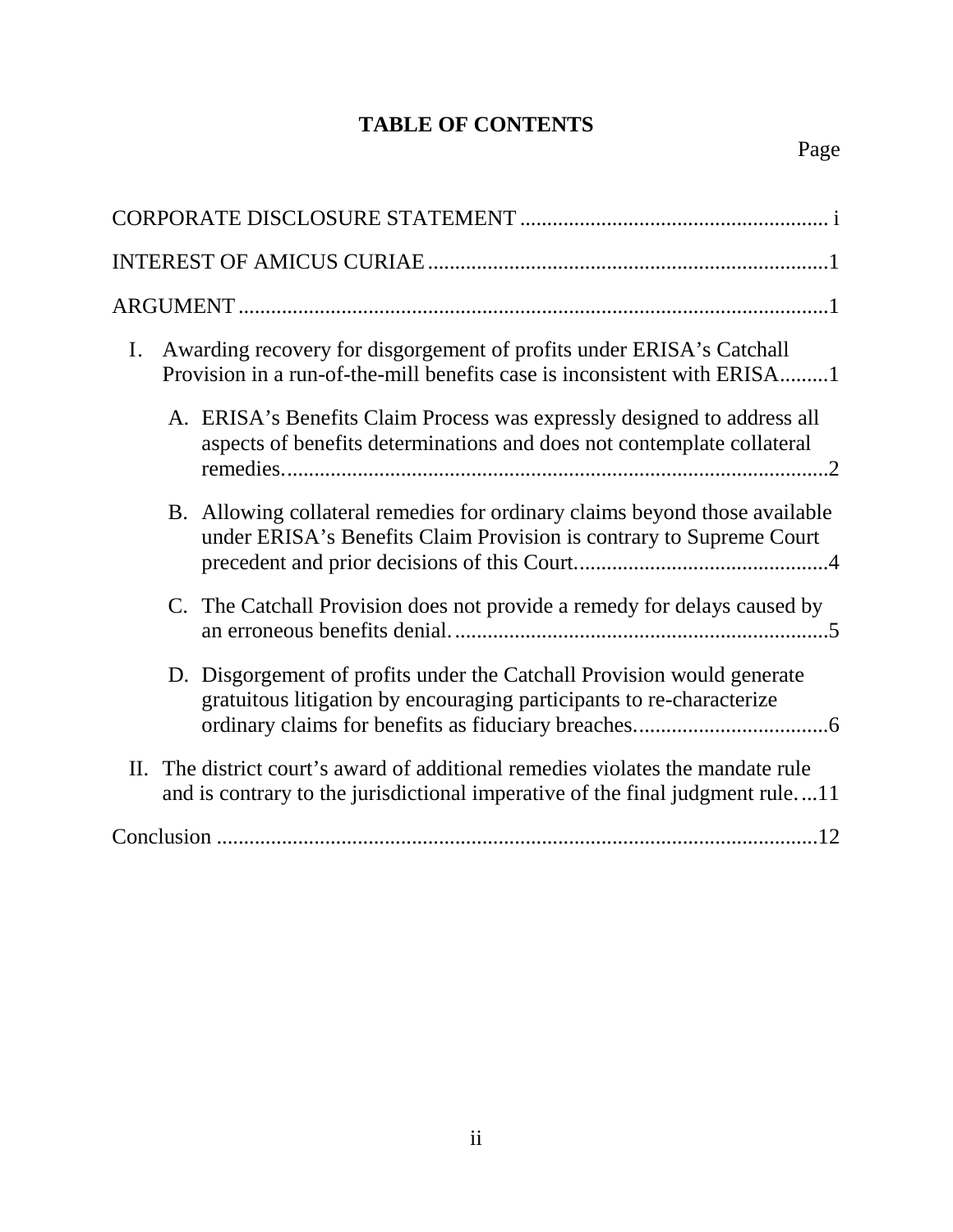## **TABLE OF AUTHORITIES**

**Page**

| <b>CASES</b>                                                                     |
|----------------------------------------------------------------------------------|
| Buchanan v. Aetna Life Ins. Co., 179 Fed. App'x 304 (6th Cir. 2006)7             |
| Coal Resources, Inc. v. Gulf & W. Indus., Inc., 865 F.2d 761 (6th Cir. 1989) 12  |
|                                                                                  |
|                                                                                  |
|                                                                                  |
|                                                                                  |
| Frank Music Corp. v. MGM, Inc., 886 F.2d 1545 (9th Cir. 1989)11                  |
| Great-West Life & Annuity Ins. Co. v. Knudson, 534 U.S. 204 (2002)3              |
|                                                                                  |
|                                                                                  |
|                                                                                  |
|                                                                                  |
|                                                                                  |
|                                                                                  |
|                                                                                  |
| Schumacher v. AK Steel Corp. Ret. Accumulation Pension Plan, 711 F.3d            |
| Seese v. Volkswagenwerk, A.G., 679 F.2d 336 (3d Cir. 1982) 11                    |
| <i>Tapco Prods. Co. v. Van Mark Prods. Corp.,</i> 466 F.2d 109 (6th Cir. 1972)11 |
|                                                                                  |
|                                                                                  |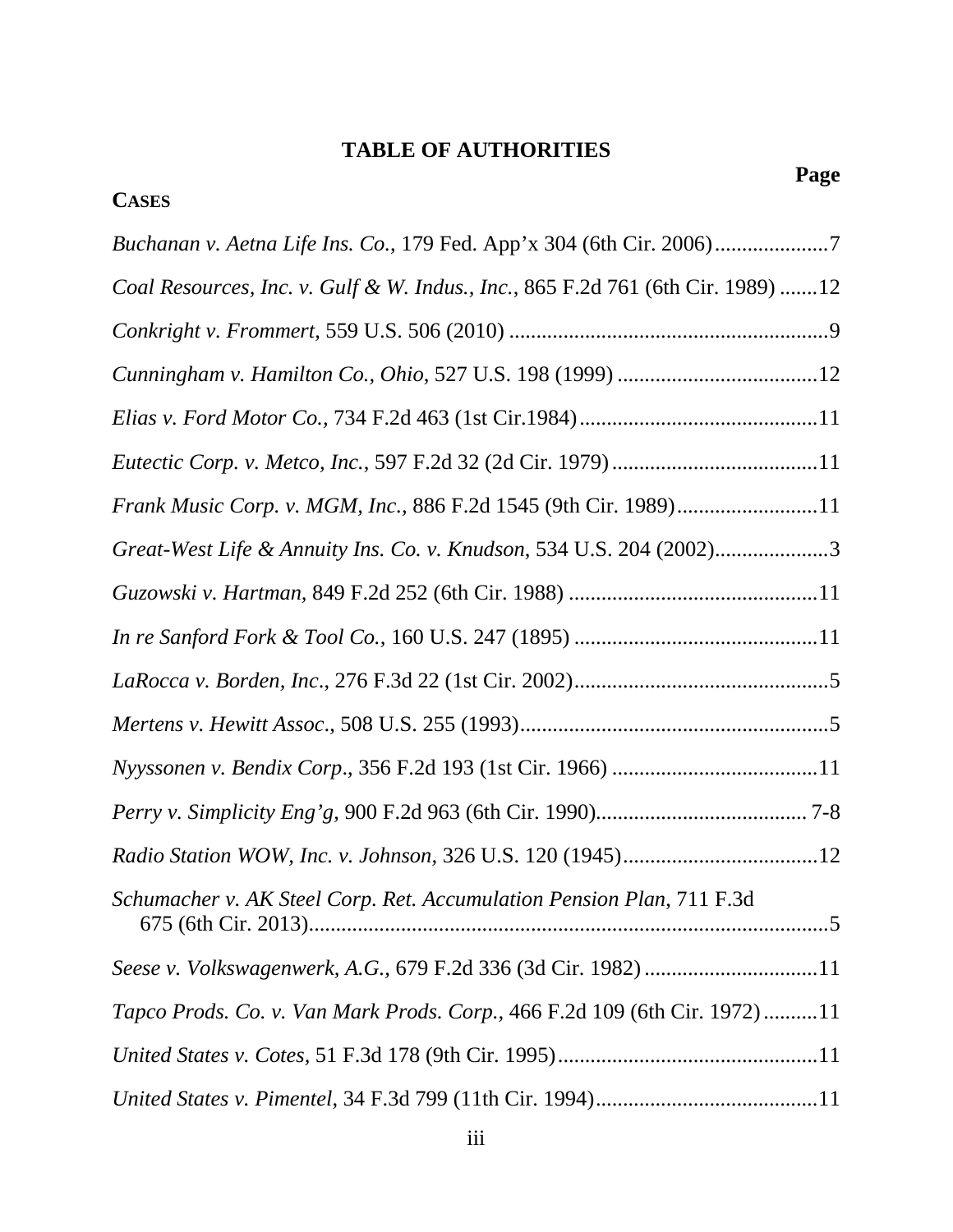| Wilkins v. Baptist Healthcare System, Inc., 150 F.3d 609 (6th Cir. 1998) |  |
|--------------------------------------------------------------------------|--|

### **STATUTES**

|--|--|

### **OTHER AUTHORITIES**

| 2, 3                                                                     |
|--------------------------------------------------------------------------|
| Caresani, Sixth Circuit $502(a)(3)$ Windfall in Rochow v. Life Insurance |
| Company of North America -- ERISA's Delicate Balance Goes So Far Off     |
| Kilter That I Am Queasy, Porter Wright - Employee Benefits L. Rep. (Dec. |
| 9, 2013), http://www.employeebenefitslawreport.com/2013/12sixth-circuit- |
| 502a3-windfall-in-rochow-v-life-insurance-company-of-north-america-      |
|                                                                          |
| McKennon, Rochow v. LINA: A Game-Changer in ERISA Disability Benefits    |
| Litigation, McKennon Law Group-Cal. Ins. Litig. Blog (Dec. 13, 2013),    |
| http://www.californiainsurancelitigation.com/case-updates/rochow-v-      |
|                                                                          |
| Schmidtke, Rochow v. LINA: Can it Really be True that ERISA Benefit      |
| Claimants Can Recover Millions of Dollars in Disgorged Profits? (Dec.    |
| 11, 2013), http://www.martindale.com/employee-benefits-law/article_      |
| Ogletree-Deakins-Nash-Smoak-Stewart-PC_2039086.htm<br>.6, 10             |
| Sidley Austin, LLP, The Sixth Circuit Dramatically Expands the Scope of  |
| Relief Available for Denial-of-Benefits Claims Under ERISA, http://www.  |

sidley.com/ERISA/EmployeeBenefitsUpdate12/12/13/ ....................................10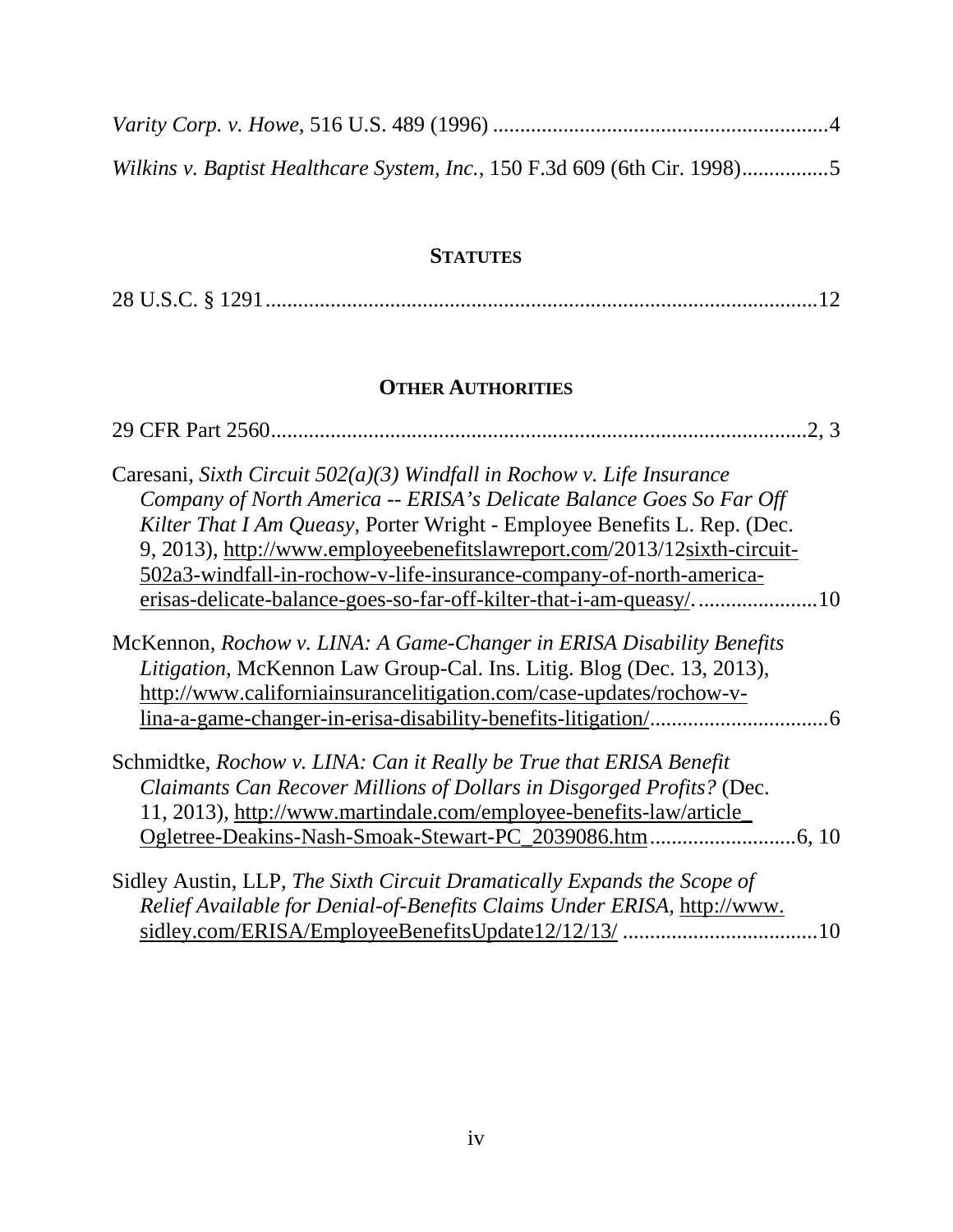#### **INTEREST OF AMICUS CURIAE**

DRI — The Voice of the Defense Bar ("DRI") is an international organization of approximately 22,000 attorneys engaged in the defense of civil litigation. DRI is committed to enhancing the skills, effectiveness and professionalism of defense attorneys. Accordingly, DRI seeks to address issues germane to defense attorneys, and to improve the civil justice system. To promote these objectives, DRI participates as amicus curiae in cases, such as this one, that raise issues of importance to its membership and to the judicial system. Based on the extensive practical experience of its members and their clients in administering and litigating ERISA claims, DRI is ideally suited to explain why the disgorgement of profit award in this case should be reversed.<sup>[1](#page-5-0)</sup>

#### **ARGUMENT**

### I. **Awarding Recovery for Disgorgement of Profits Under ERISA's Catchall Provision in a Run-of-the-Mill Benefits Case is Inconsistent with ERISA**

Awards of disgorged profits under ERISA's Catchall Provision will cause increased litigation, complex and costly changes in the way ERISA cases are litigated, uncertainty in plan administration, an overall increase in the risk associated with administering ERISA covered benefit plans and an increase in the

<span id="page-5-0"></span><sup>&</sup>lt;sup>1</sup> No party or party's counsel authored this brief in whole or in part, or contributed funding for the preparation of this brief. No person other than amicus DRI, its members or its counsel contributed funding for the the preparation of this brief. Counsel for all parties have consented to the filing of this brief. *See* FRAP 29(a),  $29(c)(5)$ .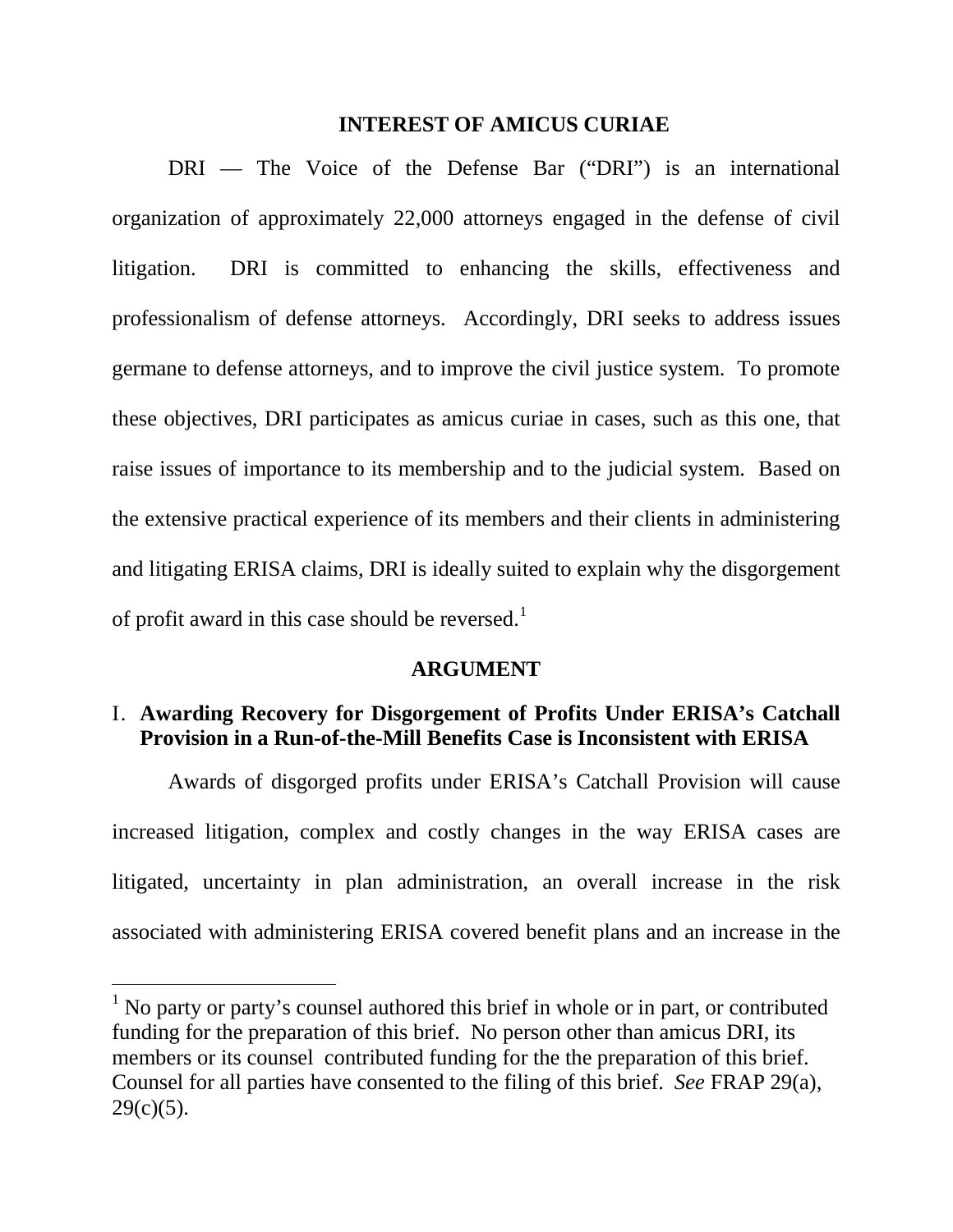cost of providing benefits to employees. These deleterious consequences will deter employers from offering benefits to their employees and deter insurers from offering products to ERISA-covered plans. Accordingly, the broad practical repercussions of allowing the windfall disgorgement remedy awarded in this case open a dangerous path that conflicts with ERISA's language and purpose.

### A. **ERISA's Benefits Claim Process was Expressly Designed to Address All Aspects of Benefits Determinations and Does Not Contemplate Collateral Remedies.**

The structured, deliberate and elaborate claims determination process for plans covered by ERISA is not accidental. As prescribed by statute, the process begins with an internal claims procedure that the plan administrator must follow. This procedure is required by ERISA §503 (which requires plans to provide a notice of denial stating the specific reasons for the denial of benefits, and to afford a reasonable opportunity for a full and fair review of the benefits denial by the appropriate named fiduciary) and is extensively regulated by U.S. Department of Labor ("DOL") Claims Procedure Regulations, 29 CFR Part 2560.

The Claims Procedure Regulations establish detailed provisions for processing disability claims. These regulations resulted from DOL's careful balance of the interests of the insurance industry and disability claimants. DOL considered testimony in public hearings as well as hundreds of comments from representatives of both claimants and insurers. In particular, DOL was alerted to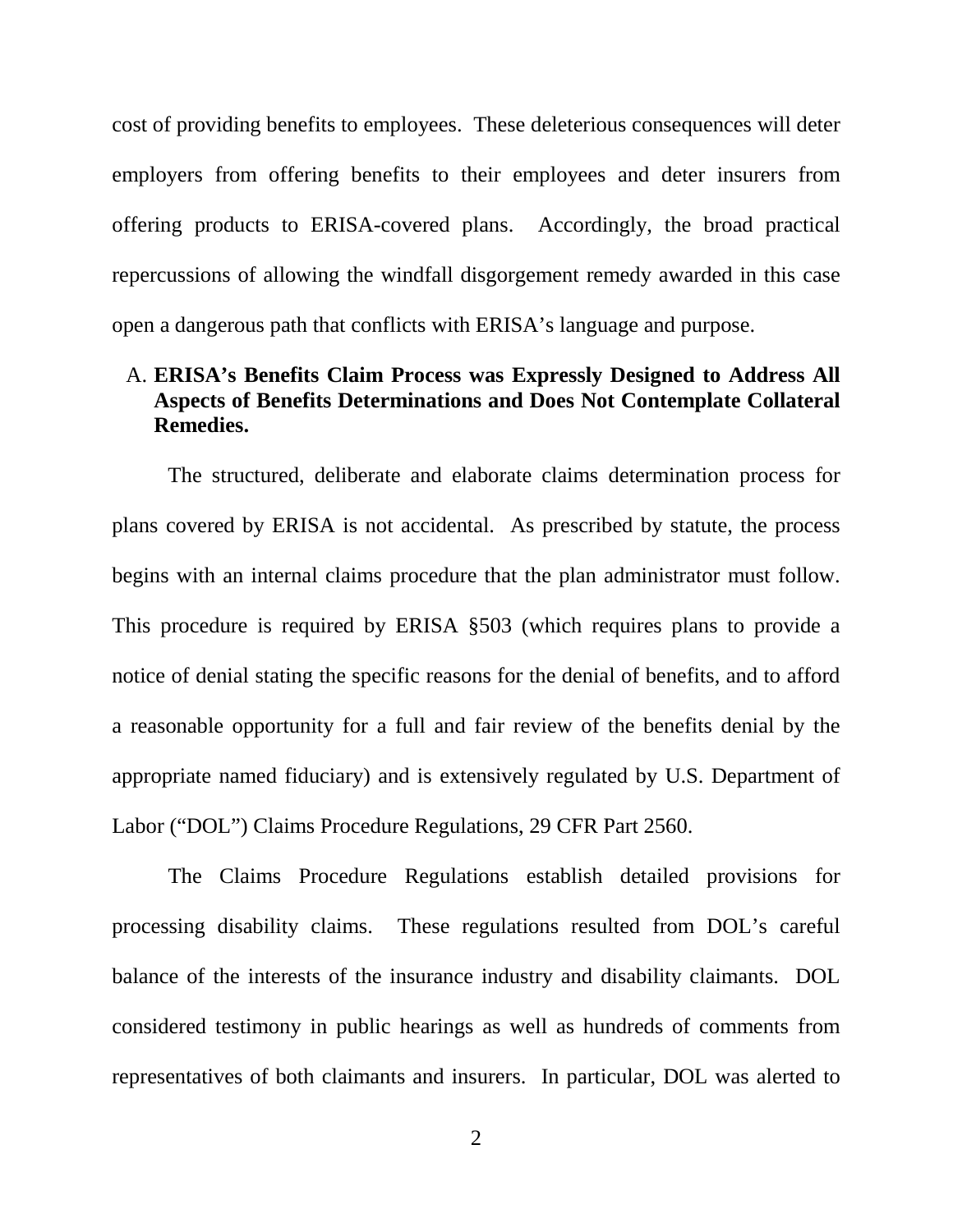claimants' fears that insurers would delay payment of benefits. DOL addressed these concerns by designing a claims process with time limits and other controls to prevent undue delays.<sup>[2](#page-7-0)</sup>

The Benefits Claims Provision of ERISA  $\S502(a)(1)(B)$  – not the "catchall" provision – is the statutory mechanism designed for a claimant to challenge the plan administrator's final benefits determination. Allowing collateral remedies to a participant who has been denied benefits does not fit into ERISA's carefully crafted design that has been in place for decades. *See Great-West Life & Annuity Ins. Co. v. Knudson*, 534 U.S. 204, 209 (2002) ("ERISA is a 'comprehensive and reticulated statute,' the product of a decade of congressional study of the Nation's private employee benefits system"). Nothing in the meticulously structured process for determining entitlement to benefits under ERISA and the DOL Claims

<span id="page-7-0"></span> $2$  As DOL observed, the insurance industry "argued that disability claims are often difficult to resolve inasmuch as they present complex issues requiring consideration of not only a claimant's medical condition, but also the claimant's continuing vocational capabilities [and] asserted that the proposed time frames were far too short to accommodate the individualized decisionmaking process involved in resolving most disability claims." 29 CFR Part 2560. Moreover, "Commenters representing claimants ... took an opposite position, arguing that disability providers frequently delay resolving these claims unnecessarily in order to avoid beginning to make payments. They emphasized the economic hardships disabled claimants experience as a result of any unnecessary delays in receiving the replacement income that disability benefits are intended to provide." *Id.* In arriving at its well-considered conclusion, DOL selected a framework that "will enable a plan to take sufficient time to make an informed decision on what may be a complex matter … By limiting the reasons for which decisions may be delayed, the regulation also requires prompt decisionmaking when appropriate." *Id.*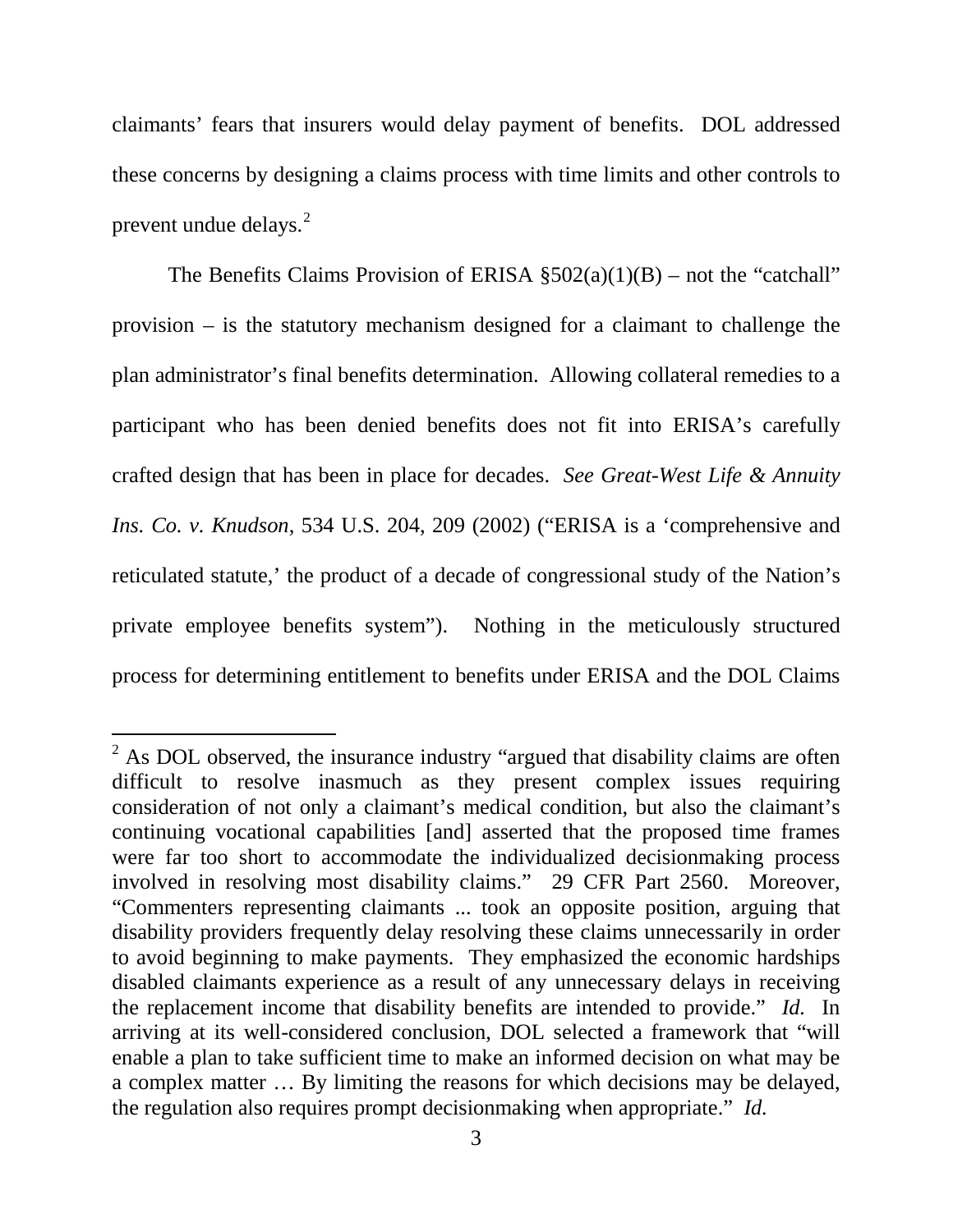Procedure Regulations creates – or can reasonably be read to create – collateral remedies beyond those available under ERISA's Benefits Claim Provision.

This is a run-of-the-mill benefits denial case that appears to have been handled in accordance with the statutorily-prescribed claims process. Accordingly, there is no reason to augment the remedy designed to handle claims, which has already established Mr. Rochow's entitlement to benefits.

### B. **Allowing collateral remedies for ordinary claims beyond those available under ERISA's Benefits Claim Provision is contrary to Supreme Court precedent and prior decisions of this Court.**

The Supreme Court held in *Varity Corp. v. Howe,* 516 U.S. 489, 512 (1996), that ERISA's Catchall Provision in §502(a)(3) was intended as a safety net of last resort that applies when no other adequate remedy is available under ERISA. Accordingly, §502(a)(3) has no application to this case since Mr. Rochow was awarded the benefits due him.

Consistent with *Varity,* when the wrongful denial of a claim is adequately remedied by specific provisions in ERISA  $\S502(a)(1)(B)$  (the Benefits Claim Provision), the Catchall Provision does not afford an additional remedy. *See* 516 U.S. at 515 ("[w]e should expect that courts, in fashioning 'appropriate' equitable relief, will keep in mind the 'special nature and purpose of employee benefit plans,' and will respect the 'policy choices reflected in the inclusion of certain remedies and the exclusion of others.' . . . Where Congress elsewhere provided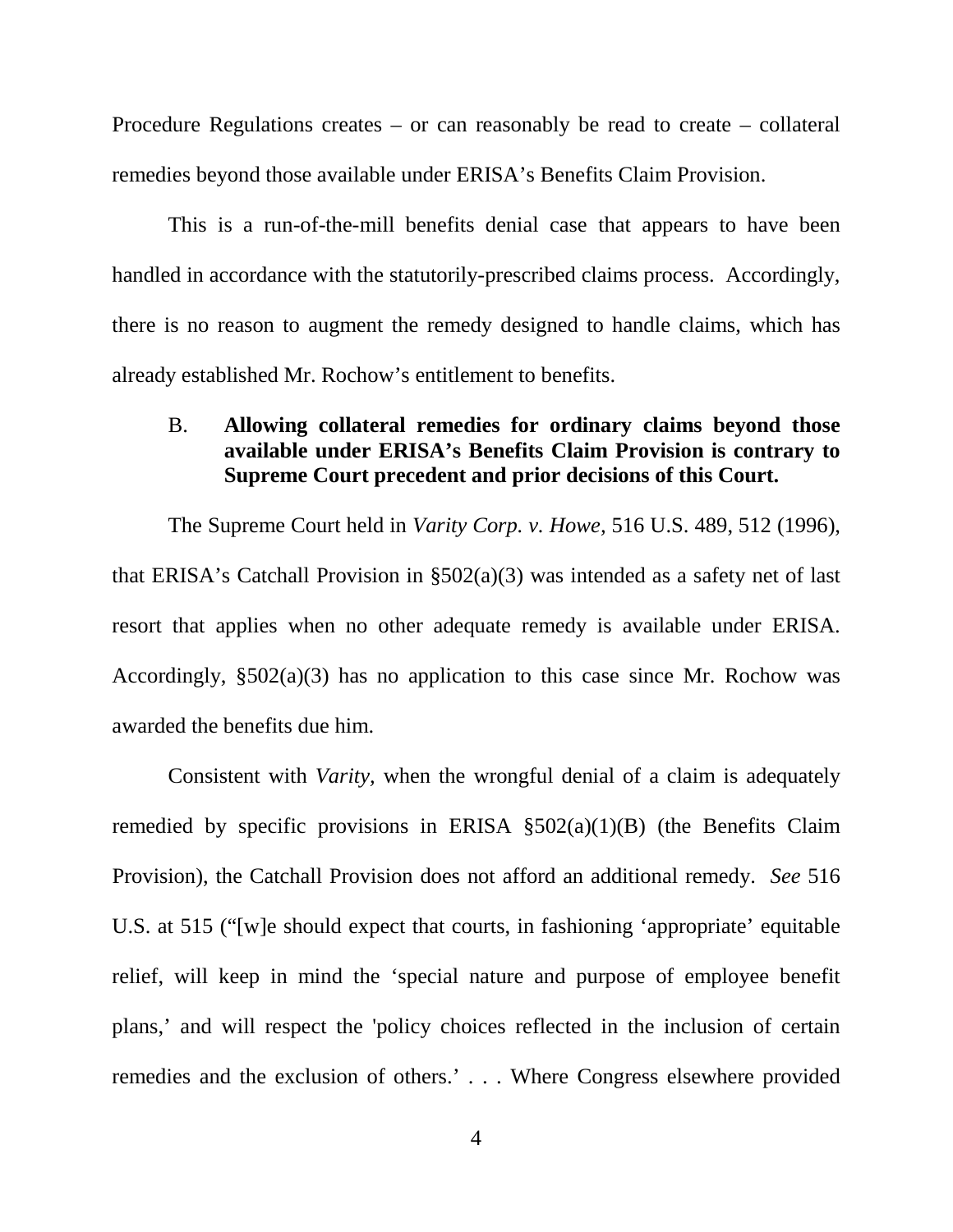adequate relief for a beneficiary's injury, there will likely be no need for further equitable relief, in which case such relief normally would not be 'appropriate'").

*Wilkins v. Baptist Healthcare System, Inc.*, 150 F.3d 609 (6th Cir. 1998), similarly bars Mr. Rochow's claims. *See also LaRocca v. Borden, Inc*., 276 F.3d 22, 28-29 (1st Cir. 2002) (collecting cases holding that "if a plaintiff can pursue benefits under the plan pursuant to Section  $a(1)$ , there is an adequate remedy under the plan which bars a further remedy under Section a(3)").

### C. **The Catchall Provision Does Not Provide a Remedy for Delays Caused by an Erroneous Benefits Denial.**

When a participant prevails in litigation under ERISA's Benefits Claim Provision, the plan must pay the benefits. To compensate for the participant's lack of access to the denied benefits during litigation, prejudgment interest may be awarded. *See Schumacher v. AK Steel Corp. Ret. Accumulation Pension Plan*, 711 F.3d 675, 685-87 (6th Cir. 2013). Accordingly, there is no need to resort to the Catchall Provision as a substitute remedy for delayed benefits. In short, the \$3.8 million awarded in this case – above and beyond the plan benefits to which the court determined Mr. Rochow was entitled – is a windfall. To pile that \$3.8 million award on top of the compensatory award of benefits is wholly punitive in nature. But punitive remedies are not available under ERISA. *Mertens v. Hewitt Assoc*., 508 U.S. 255, 256-58 (1993).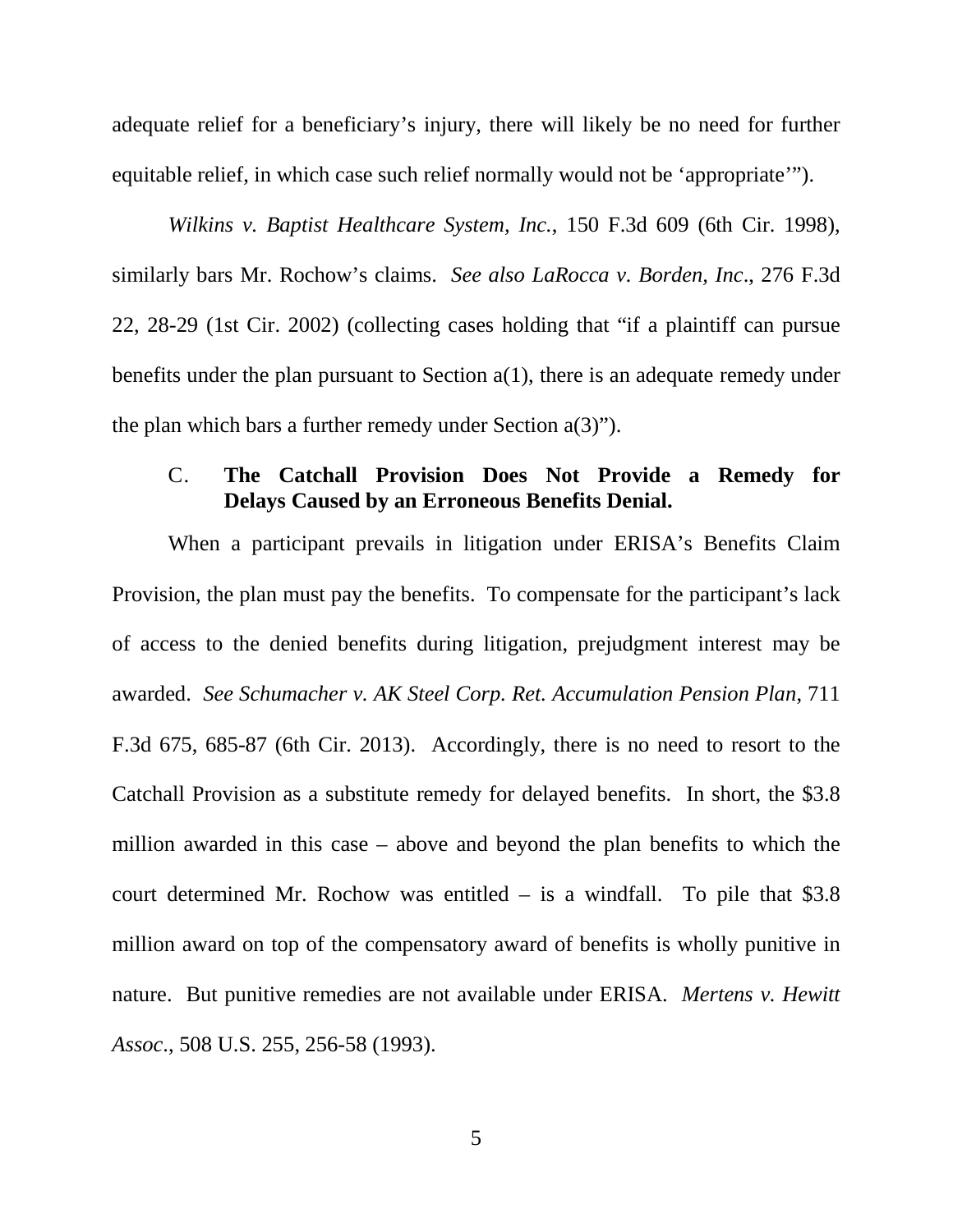### D. **Disgorgement of Profits under the Catchall Provision Would Generate Gratuitous Litigation by Encouraging Participants to Re-Characterize Ordinary Claims for Benefits as Fiduciary Breaches.**

The prospect of multi-million dollar windfalls will incentivize the assertion of ERISA §502(a)(3) claims in benefits denial cases. *See* Schmidtke, *Rochow v. LINA: Can it Really be True that ERISA Benefit Claimants Can Recover Millions of Dollars in Disgorged Profits?,* Martindale.com, (Dec. 11, 2013), http://www. martindale.com/employee-benefits-law/article\_Ogletree-Deakins-Nash-Smoak-Stewart-PC\_2039086.htm (panel opinion will cause lawyers to "attempt to amend existing complaints and expand such cases beyond what was intended by the statute"). Indeed, law firms for plan participants have announced not only that they will include a disgorgement theory in complaints, but they will also amend previous complaints to do so. *See, e.g.,* McKennon, *Rochow v. LINA: A Game-Changer in ERISA Disability Benefits Litigation*, McKennon Law Group-Cal. Ins. Litig. Blog (Dec. 13, 2013), http://www.californiainsurancelitigation. com/caseupdates/rochow-v-lina-a-game-changer-in-erisa-disability-benefits-litigation/ (firm "will attempt to use this decision to assist our plan participant/beneficiary clients, including amending some of our existing complaints to expand the relief we are requesting to include disgorgement claims").

A disgorgement remedy would also serve as an incentive to participants not to cooperate with, or not to resolve their discrepancies with the plan during the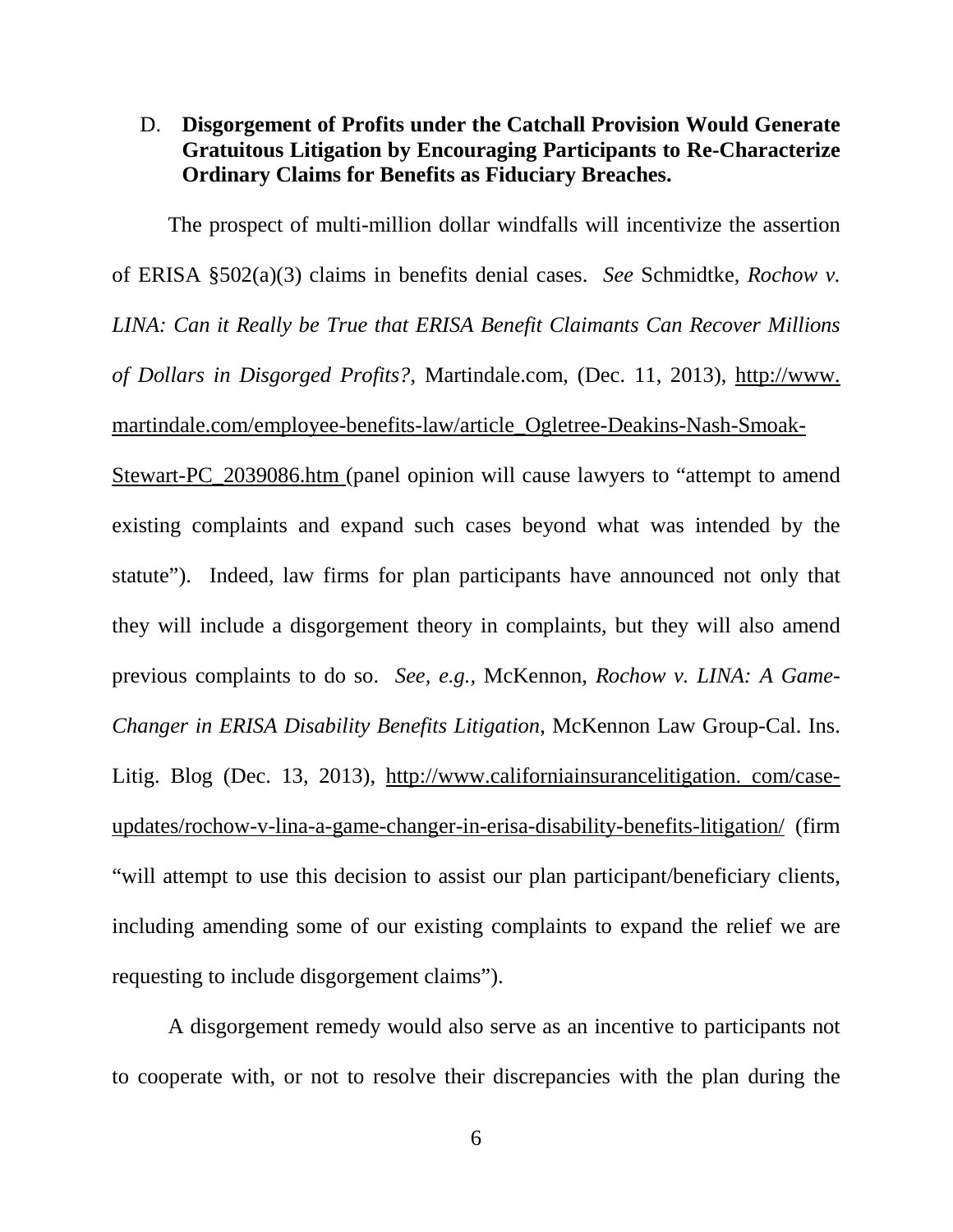administrative process. Since the disgorgement remedy does not exist at the administrative level, participants could find it advantageous for the plan to deny benefits so that the stakes would be raised by seeking a windfall disgorgement remedy available only in post-denial litigation. That result is flatly contrary to the careful framework of ERISA §503 and the Claims Procedure Regulations.

2. Current rules encourage plan participants to supply all their evidence during the administrative review process, since judicial review of denials of benefits claims is generally confined to the administrative record. *See Buchanan v. Aetna Life Ins. Co.*, 179 Fed. App'x 304, 306 (6th Cir. 2006) ("the district court is limited to the evidence before the plan administrator at the time of its decision, and therefore, the court does not adjudicate an ERISA action as it would other federal civil litigation"). This process is designed to save the time and cost of presenting evidence in court, conducting discovery, engaging experts, etc., thereby facilitating judicial resolution through dispositive motions.

As this case illustrates, the disgorgement remedy under the Catchall Provision turns the streamlined statutory process into full-blown collateral litigation requiring extensive technical discovery, retention of experts, and analysis of the plan administrators' corporate financial information. Routine claims denial cases will turn into investigations to justify an alleged breach of fiduciary duty. This conflicts with ERISA's carefully crafted benefits claims process. *See Perry v.*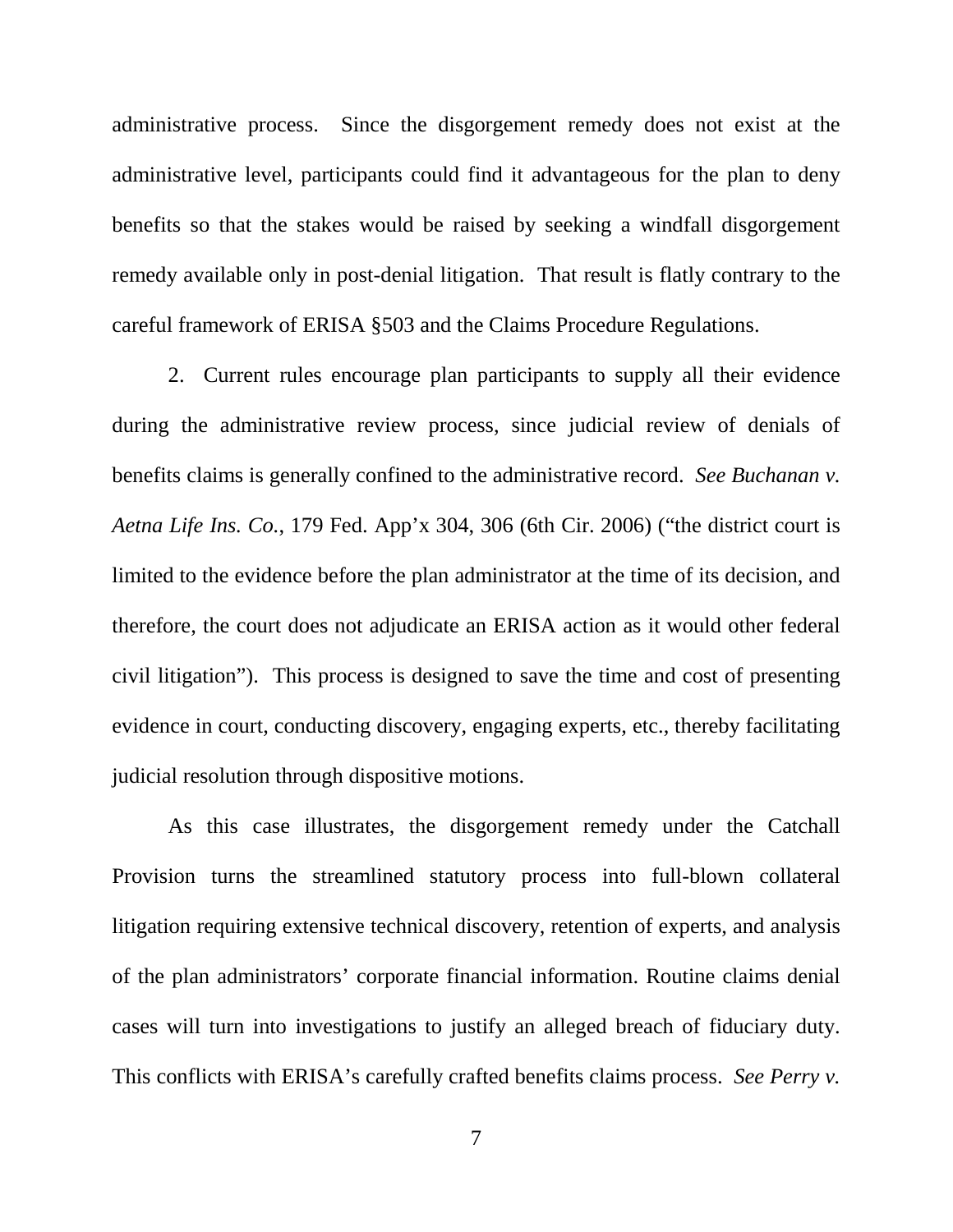*Simplicity Eng'g*, 900 F.2d 963, 967 (6th Cir. 1990) ("A primary goal of ERISA was to provide a method for workers and beneficiaries to resolve disputes over benefits inexpensively and expeditiously").

3. Should plan administrators face the prospect of expensive complex litigation, as well as paying excessive disgorgement profits for an incorrect denial of benefits, the difficulty and cost of administering plans will necessarily escalate. And, if administrators err in favor of granting benefits in borderline cases (including claims not justified under the plan's terms), the cost of benefits will rise for all and premiums will become more expensive for the whole plan. Participant contributions will be higher across the board, a result that is detrimental to the plan and to all other participants.

In reality, the plan administrator's fiduciary duty is not just to the participant claiming individual benefits, but to all participants and to the plan. For a plan administrator, knowledge that an innocent mistake triggers multi-million dollar disgorgement liability could influence the award of benefits that are not due (or to which the participant's entitlement is unclear). That scenario would be an invitation to abuse by plan participants.

Disgorgement of profits will affect not only plans administered by insurance companies and funded through insurance policies, but also self-funded plans and

8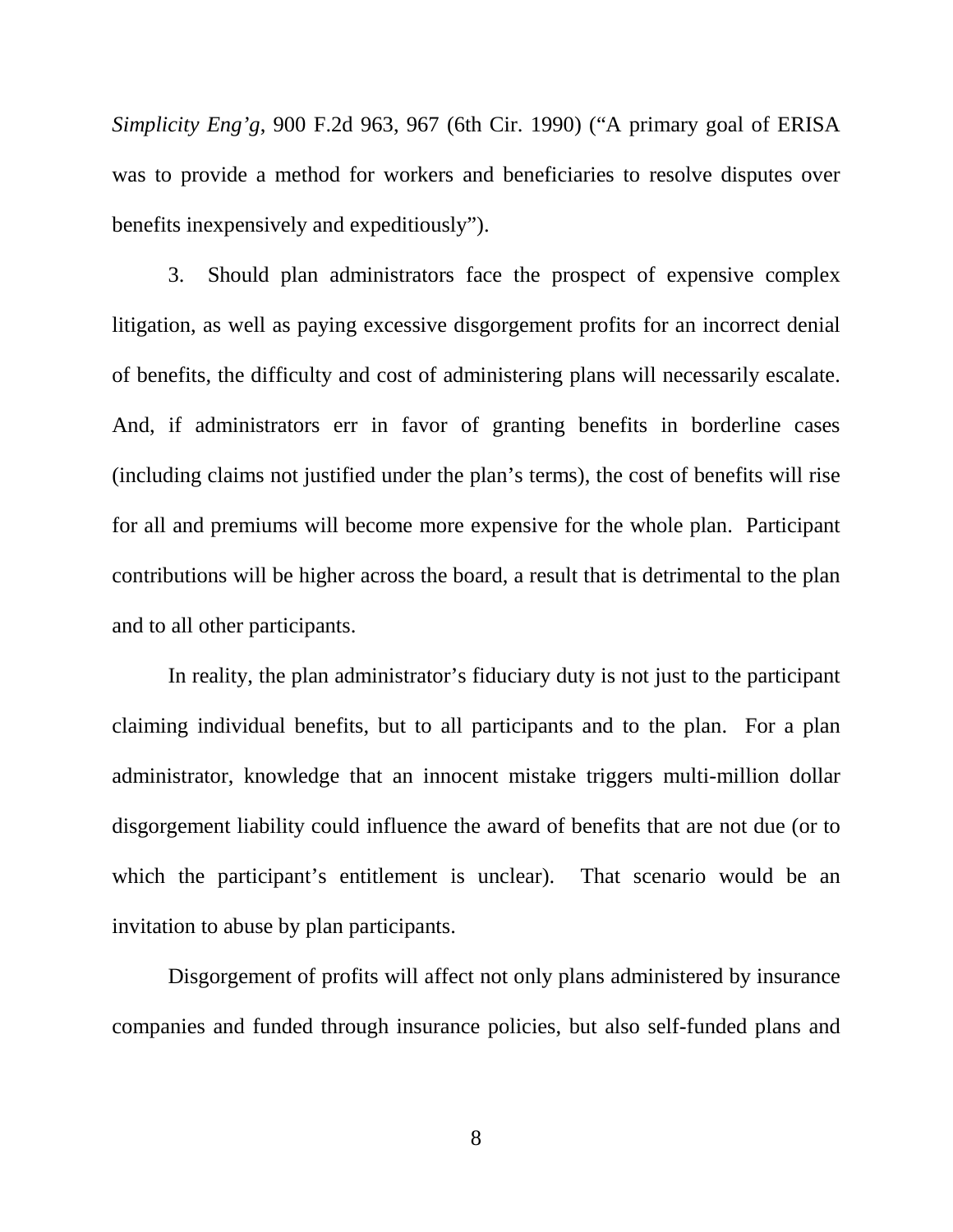plans administered by employers. The judicial creation of a redundant disgorgement remedy will also affect plans providing other than disability benefits.

4. Plan administrators make benefits denial decisions on a regular basis. If each decision has the potential to expose the administrator to huge disgorgement "penalties," or if the cost of litigating becomes unmanageable, employers will be deterred from establishing benefit plans or continuing existing ones. *See, e.g., Conkright v. Frommert*, 559 U.S. 506, 517 (2010) ("Congress sought 'to create a system that is not so complex that administrative costs, or litigation expenses, unduly discourage employers from offering ERISA plans in the first place").

Insurers may well decide not to offer products to ERISA plans because of the additional risks they may face. At the very least, the costs of such plans would skyrocket, providing a compelling disincentive for employers to offer plans at all or, conversely, an incentive for employers to pass cost increases on to employees.

The immediate widespread reaction to the panel's endorsement of a disgorgement remedy provides practical insight into the negative ramifications of affirming the district court judgment. As one commentator noted:

When and how did disgorgement become an appropriate equitable remedy under 502(a)(3) rather than compensatory, and how is it that the court can provide a separate remedy on top of a benefit recovery? What happened to ERISA's boundaries that separate acting as an ERISA fiduciary from acting as a corporation, even when the same entity performs both roles? When did denying a claim necessarily mean a conflict of interest? What happened to the idea that a fiduciary has a fiduciary duty to all the participants to deny claims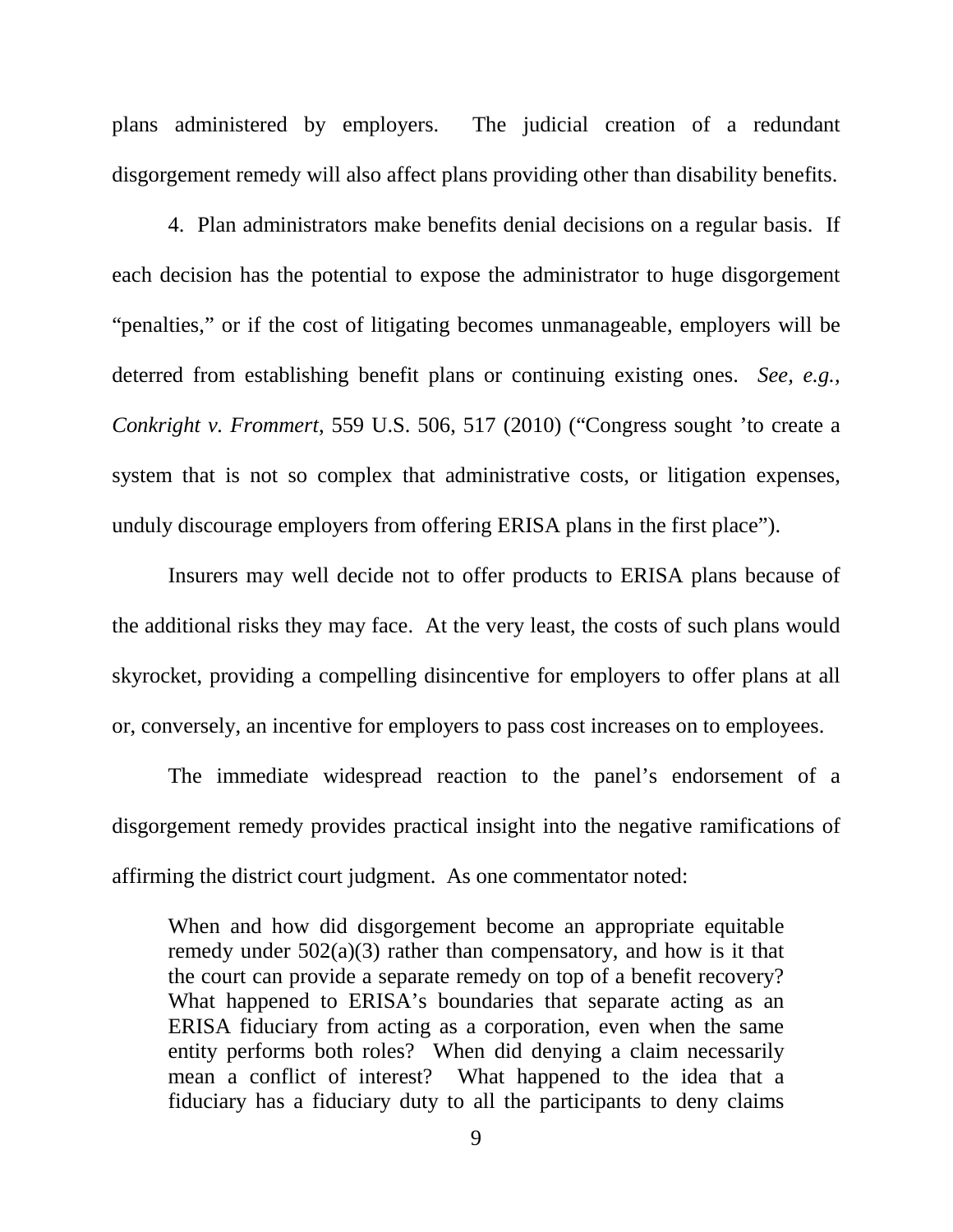when it believes that is merited based on plan terms? Why are we even talking about LINA's ROE? I have no idea.

Caresani, *Sixth Circuit 502(a)(3) Windfall in Rochow v. Life Insurance Company of North America -- ERISA's Delicate Balance Goes So Far Off Kilter That I Am Queasy*, Porter Wright - Employee Benefits L. Rep. (Dec. 9, 2013), [http://www.employeebenefitslawreport.com/2013/12/sixth-circuit-502a3-windfall](http://www.employeebenefitslawreport.com/2013/12/sixth-circuit-502a3-windfall-in-rochow-v-life-insurance-company-of-north-america-erisas-delicate-balance-goes-so-far-off-kilter-that-i-am-queasy/)[in-rochow-v-life-insurance-company-of-north-america-erisas-delicate-balance](http://www.employeebenefitslawreport.com/2013/12/sixth-circuit-502a3-windfall-in-rochow-v-life-insurance-company-of-north-america-erisas-delicate-balance-goes-so-far-off-kilter-that-i-am-queasy/)[goes-so-far-off-kilter-that-i-am-queasy/.](http://www.employeebenefitslawreport.com/2013/12/sixth-circuit-502a3-windfall-in-rochow-v-life-insurance-company-of-north-america-erisas-delicate-balance-goes-so-far-off-kilter-that-i-am-queasy/)<sup>[3](#page-14-0)</sup> The panel's now-vacated opinion opened a Pandora's box that – consistent with the statutory language, the statutory purpose, and the practical realities of administering benefits plans and litigating denials of benefits – should remain shut.

<span id="page-14-0"></span> <sup>3</sup> *See also* Schmidtke, *supra* at 6 (similar criticism); Sidley Austin LLP, *The Sixth Circuit Dramatically Expands the Scope of Relief Available for Denial-of-Benefits Claims Under ERISA*, ERISA Litig. & Employee Benefits Update (Dec. 12, 2013) http://www.sidley.com/ERISA/EmployeeBenefitsUpdate12/12/13/ ("This decision represents a dramatic departure from existing precedent, which has generally held that such a dual award constitutes a double-recovery. A dissenting opinion made exactly this point, noting that the majority opinion represents an unprecedented and extraordinary step to expand the scope of ERISA coverage…. If the decision stands and is followed by other courts, it will place plan sponsors in a difficult position when making decisions to deny benefits. If a sponsor errs when denying benefits, it will risk not only potential litigation, but also the possibility of disgorgement of profits. As the dissent noted, the majority decision turns every wrongful denial-of-benefit decision into an automatic breach of fiduciary duty. And the majority's decision is hard to square with existing precedent, which holds that  $502(a)(3)$  relief is generally unavailable for denial-of-benefit decisions") (internal citations omitted).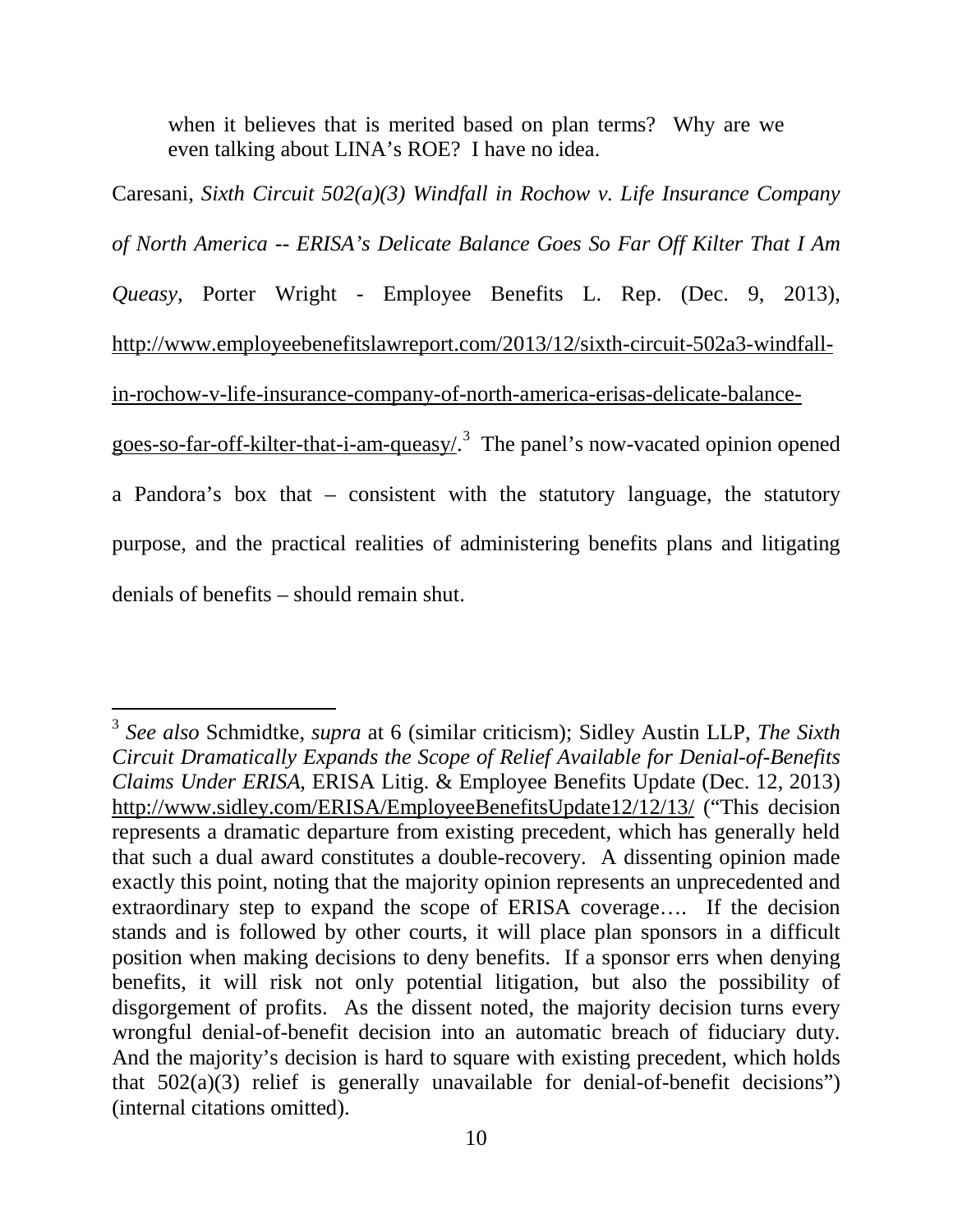### II. **The District Court's Award of Additional Remedies Violates the Mandate Rule and is Contrary to the Jurisdictional Imperative of the Final Judgment Rule.**

Aside from the substantive error in the district court's disgorgement ruling, the stated jurisdictional basis for awarding new and expanded remedies following affirmance of a final judgment is incorrect. A litigant cannot obtain additional remedies after an appeal unless permitted by the appellate mandate. *See, e.g., [In re](https://web2.westlaw.com/find/default.wl?mt=Westlaw&db=708&tc=-1&rp=%2ffind%2fdefault.wl&findtype=Y&ordoc=2011975875&serialnum=1895180231&vr=2.0&fn=_top&sv=Split&tf=-1&pbc=AD5A32E4&rs=WLW14.01)  Sanford Fork & Tool Co.,* [160 U.S. 247, 255-56 \(1895\)](https://web2.westlaw.com/find/default.wl?mt=Westlaw&db=708&tc=-1&rp=%2ffind%2fdefault.wl&findtype=Y&ordoc=2011975875&serialnum=1895180231&vr=2.0&fn=_top&sv=Split&tf=-1&pbc=AD5A32E4&rs=WLW14.01) (following appellate remand, a district court "is bound by the decree as the law of the case, and must carry it into execution according to the mandate. That court cannot vary it, or examine it for any other purpose than execution; *or give any other or further relief*")(emphasis added).<sup>[4](#page-15-0)</sup> A favorable disposition from this Court is not a license to assert additional remedies on remand. *See, e.g., Guzowski v. Hartman,* 849 F.2d 252, 255-56 (6th Cir. 1988) (appellant could not pursue additional remedies on remand following reversal when remedies were not asserted in earlier appeal).<sup>[5](#page-15-1)</sup>

<span id="page-15-0"></span> $4$  Although, as the panel noted (Op. 10), the Supreme Court has not expressly ruled whether the mandate rule is jurisdictional, this Court and numerous other circuits have so held. *See [Tapco Prods. Co. v. Van Mark Prods. Corp.,](https://web2.westlaw.com/find/default.wl?mt=Westlaw&db=350&tc=-1&rp=%2ffind%2fdefault.wl&findtype=Y&ordoc=2011975875&serialnum=1972111814&vr=2.0&fn=_top&sv=Split&tf=-1&referencepositiontype=S&pbc=AD5A32E4&referenceposition=110&rs=WLW14.01)* 466 F.2d 109, 110 [\(6th Cir.](https://web2.westlaw.com/find/default.wl?mt=Westlaw&db=350&tc=-1&rp=%2ffind%2fdefault.wl&findtype=Y&ordoc=2011975875&serialnum=1972111814&vr=2.0&fn=_top&sv=Split&tf=-1&referencepositiontype=S&pbc=AD5A32E4&referenceposition=110&rs=WLW14.01) 1972); *Nyyssonen v. Bendix Corp*., 356 F.2d 193, 194 (1st Cir. 1966); *Eutectic Corp. v. Metco, Inc.*[, 597 F.2d 32, 34 \(2d Cir. 1979\);](https://web2.westlaw.com/find/default.wl?mt=Westlaw&db=350&tc=-1&rp=%2ffind%2fdefault.wl&findtype=Y&ordoc=1982124949&serialnum=1979112656&vr=2.0&fn=_top&sv=Split&tf=-1&referencepositiontype=S&pbc=20E7486C&referenceposition=34&rs=WLW14.01) *[Seese v.](https://web2.westlaw.com/find/default.wl?mt=Westlaw&db=350&tc=-1&rp=%2ffind%2fdefault.wl&findtype=Y&ordoc=2011975875&serialnum=1982124949&vr=2.0&fn=_top&sv=Split&tf=-1&referencepositiontype=S&pbc=AD5A32E4&referenceposition=337&rs=WLW14.01)  Volkswagenwerk, A.G.,* [679 F.2d 336, 337 \(3d Cir.](https://web2.westlaw.com/find/default.wl?mt=Westlaw&db=350&tc=-1&rp=%2ffind%2fdefault.wl&findtype=Y&ordoc=2011975875&serialnum=1982124949&vr=2.0&fn=_top&sv=Split&tf=-1&referencepositiontype=S&pbc=AD5A32E4&referenceposition=337&rs=WLW14.01) 1982); *U.S. [v. Cotes,](https://web2.westlaw.com/find/default.wl?mt=Westlaw&db=506&tc=-1&rp=%2ffind%2fdefault.wl&findtype=Y&ordoc=2028662000&serialnum=1995066500&vr=2.0&fn=_top&sv=Split&tf=-1&referencepositiontype=S&pbc=988B59D6&referenceposition=181&rs=WLW14.01)* 51 F.3d [178, 181 \(9th Cir. 1995\);](https://web2.westlaw.com/find/default.wl?mt=Westlaw&db=506&tc=-1&rp=%2ffind%2fdefault.wl&findtype=Y&ordoc=2028662000&serialnum=1995066500&vr=2.0&fn=_top&sv=Split&tf=-1&referencepositiontype=S&pbc=988B59D6&referenceposition=181&rs=WLW14.01) *U.S. v. Pimentel*, 34 F.3d 799, 800 (11th Cir. 1994).

<span id="page-15-1"></span><sup>5</sup> *See also [Frank Music Corp. v. MGM,](https://web2.westlaw.com/find/default.wl?rs=WLW14.01&pbc=77FC9F43&vr=2.0&docname=CIK(0000778706)&lvbp=T&rp=%2ffind%2fdefault.wl&sv=Split&fn=_top&findtype=l&mt=Westlaw&returnto=BusinessNameReturnTo&db=BC-COMPANYSRBD)* 886 F.2d 1545, 1556 (9th Cir. 1989) (additional damages were foreclosed by appellate court's earlier opinion affirming judgment); *Elias v. Ford Motor Co.,* [734 F.2d 463, 465 \(1st Cir.1984\)](https://web2.westlaw.com/find/default.wl?mt=Westlaw&db=350&tc=-1&rp=%2ffind%2fdefault.wl&findtype=Y&ordoc=1987056360&serialnum=1984123739&vr=2.0&fn=_top&sv=Split&tf=-1&referencepositiontype=S&pbc=54F5F489&referenceposition=465&rs=WLW14.01) ("we agree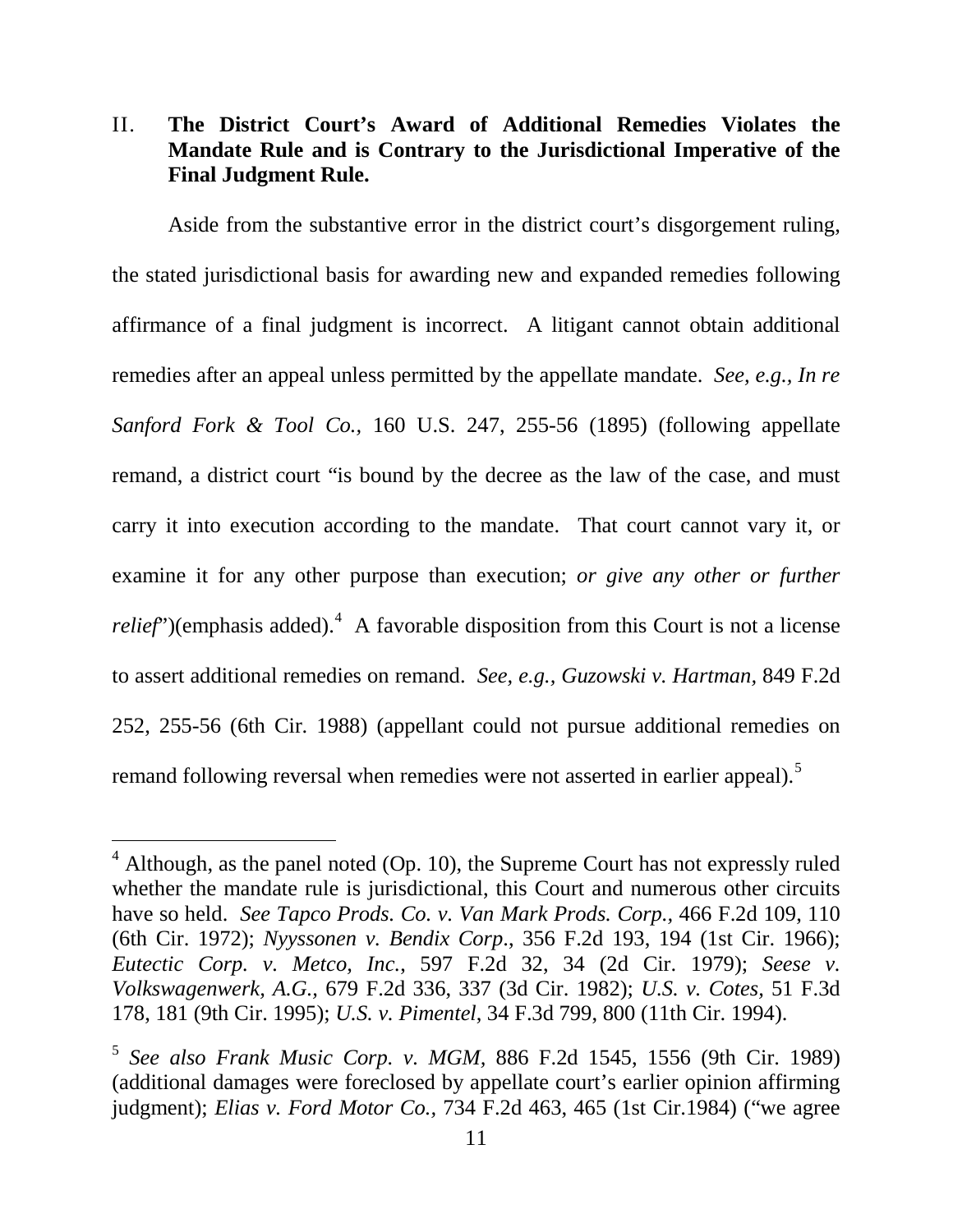Moreover, the final judgment rule serves many salutary purposes, such as preventing wasteful and expensive piecemeal appeals and promoting judicial efficiency. *See, e.g., [Cunningham v. Hamilton Co., Ohio](https://web2.westlaw.com/find/default.wl?mt=Westlaw&db=780&tc=-1&rp=%2ffind%2fdefault.wl&findtype=Y&ordoc=0281207976&serialnum=1999139763&vr=2.0&fn=_top&sv=Split&tf=-1&referencepositiontype=S&pbc=B966A573&referenceposition=203&rs=WLW14.01)*, 527 U.S. 198, 203-04 [\(1999\);](https://web2.westlaw.com/find/default.wl?mt=Westlaw&db=780&tc=-1&rp=%2ffind%2fdefault.wl&findtype=Y&ordoc=0281207976&serialnum=1999139763&vr=2.0&fn=_top&sv=Split&tf=-1&referencepositiontype=S&pbc=B966A573&referenceposition=203&rs=WLW14.01) *Radio Station WOW v. Johnson,* [326 U.S. 120, 124 \(1945\).](https://web2.westlaw.com/find/default.wl?mt=Westlaw&db=708&tc=-1&rp=%2ffind%2fdefault.wl&findtype=Y&ordoc=1998027029&serialnum=1945117433&vr=2.0&fn=_top&sv=Split&tf=-1&referencepositiontype=S&pbc=6831A515&referenceposition=1478&rs=WLW14.01) [6](#page-16-0) The jurisdictional ruling of the district court (which the panel opinion approved) undermines those salutary purposes. Neither the district court nor the panel set forth a valid jurisdictional basis for imposing additional remedies following appellate affirmance of a final judgment (from which the prevailing party did not cross-appeal to argue for or preserve remedies not awarded in the original final judgment). In these circumstances, it is essential that the losing party – indeed, all parties and the court – know the matter has been concluded. There should be no specter of potential future exposure to additional remedies (particularly punitive remedies) following affirmance of a final judgment.

#### **CONCLUSION**

The judgment of the district court should be reversed.

with the district court that it no longer had power to amend its judgment once we affirmed the judgment on appeal").

 $\overline{a}$ 

<span id="page-16-0"></span><sup>6</sup> The only basis for this Court's jurisdiction in *Rochow I* was 28 U.S.C. § 1291 (final judgment). By "necessary implication," *Rochow I* determined all rights of the parties. *See [Coal Resources, Inc. v. Gulf & W. Indus., Inc.](https://web2.westlaw.com/find/default.wl?rs=WLW14.01&pbc=95470B20&vr=2.0&docname=CIK(LE00102617)&lvbp=T&rp=%2ffind%2fdefault.wl&sv=Split&fn=_top&findtype=l&mt=Westlaw&returnto=BusinessNameReturnTo&db=BC-COMPANYSRBD)*, 865 F.2d 761, 766- 67 (6th Cir. 1989).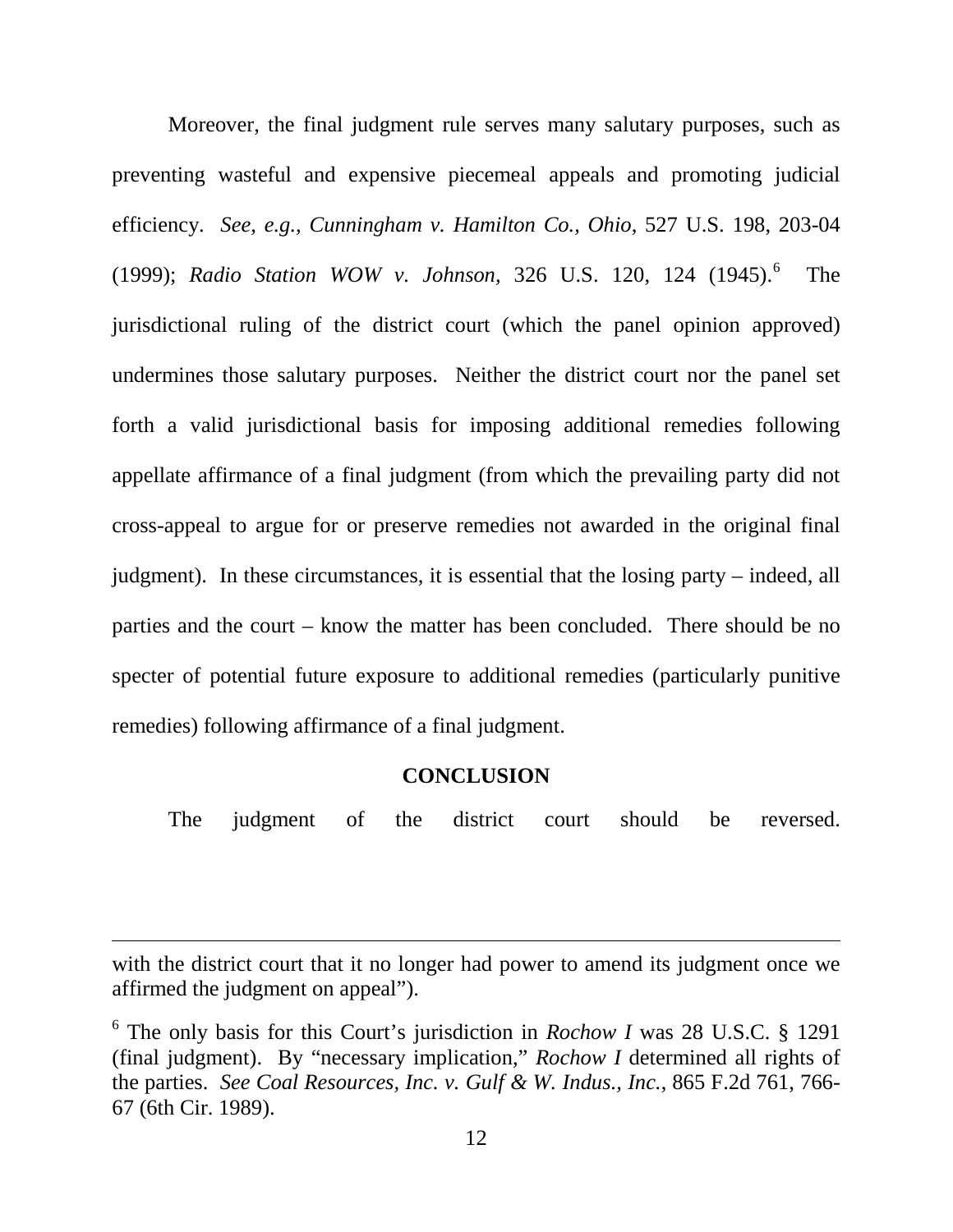Respectfully submitted.

Ariadna Alvarez Holland & Knight LLP 515 East Las Olas Blvd., Suite 1200 Fort Lauderdale, FL 33301 954-468-7849 ariadna.alvarez@hklaw.com

J. Michael Weston President, DRI — The Voice of the Defense Bar 55 West Monroe, Suite 1105 Chicago, IL 60603 312-795-1101 [mweston@lwclawyers.com](mailto:mweston@lwclawyers.com)

Jerrold J. Ganzfried John F. Stanton Holland & Knight LLP /s/ Jerrold J. Ganzfried 800 17th St., NW, Suite 1100 Washington, D.C. 20006 202-469-5151 [jerry.ganzfried@hklaw.com](mailto:jerry.ganzfried@hklaw.com) john.stanton@hklaw.com

Attorneys for Amicus Curiae DRI — The Voice of the Defense Bar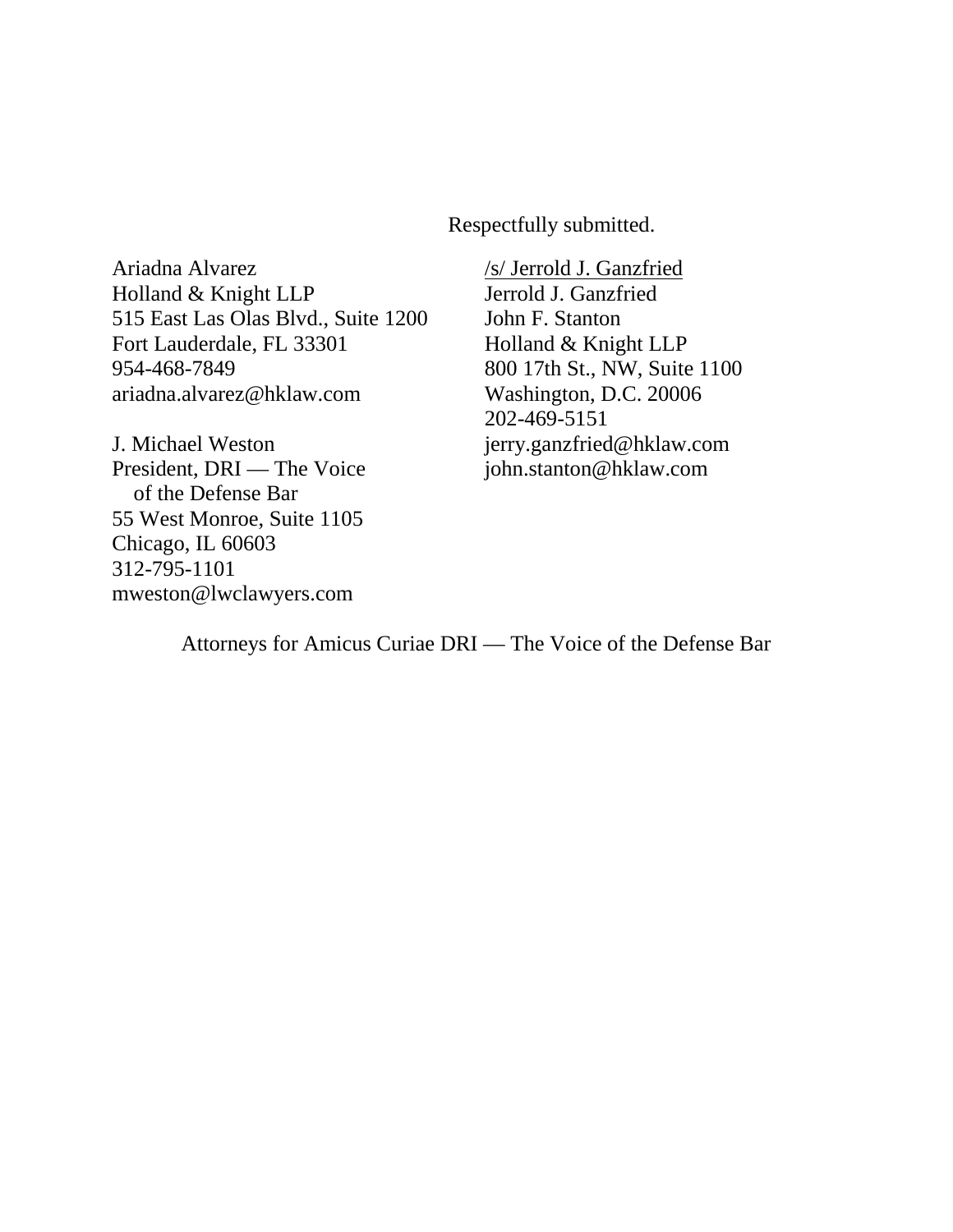### **CERTIFICATE OF COMPLIANCE**

Pursuant to FRAP  $32(a)(7)(C)(i)$  and 6th Cir. R. 32, I hereby certify that this brief complies with the type volume limitation of FRAP 29(d) because this brief is no longer than half the pages allotted to the parties by this Court in its February 19, 2014 Order, excluding the parts of the brief exempted by FRAP  $32(a)(7)(B)(iii)$ and 6th Cir. R 32(b)(1).

> John F. Stanton /s/ John F. Stanton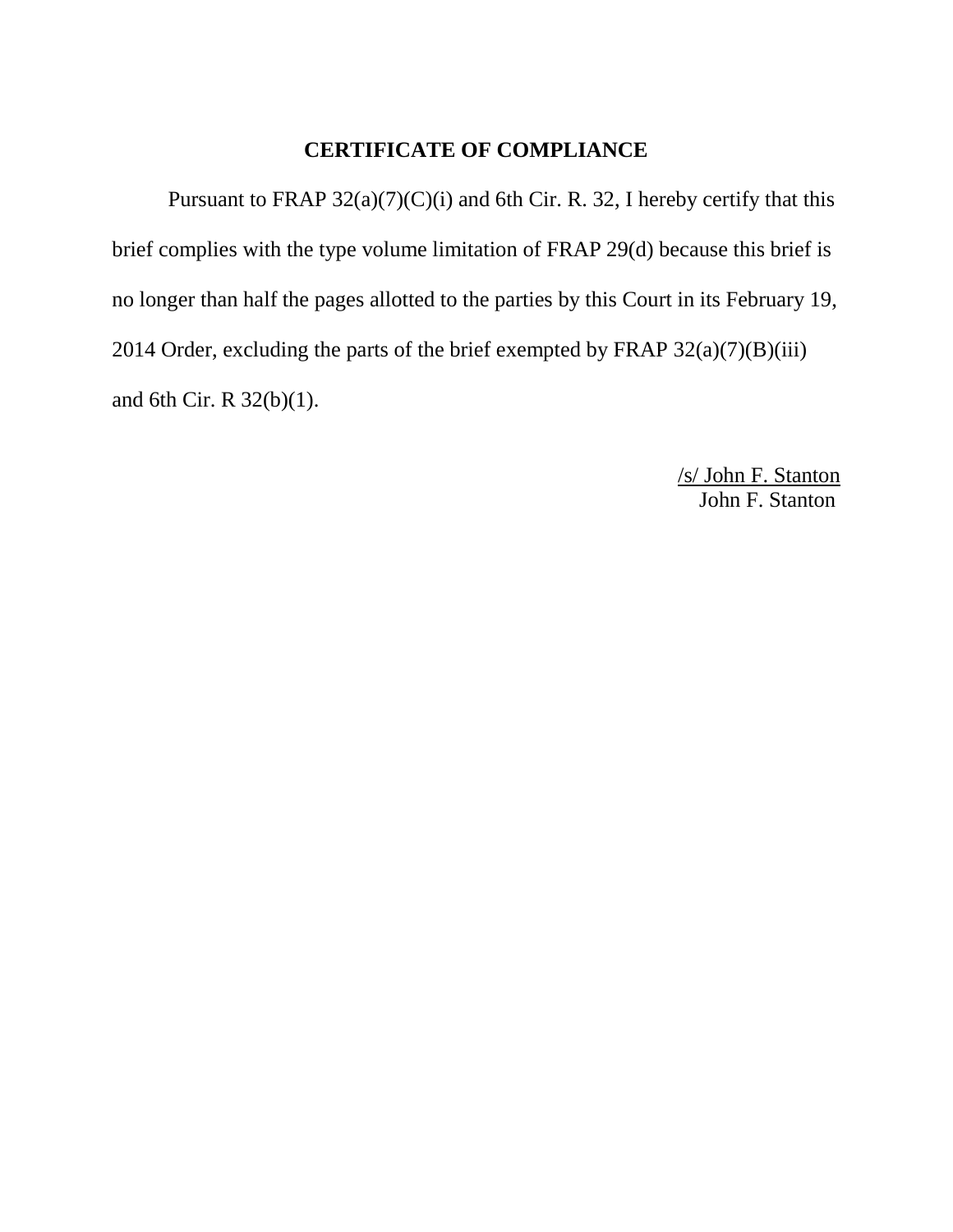#### **CERTIFICATE OF SERVICE**

I, Jerrold J. Ganzfried hereby certify that, on this 28th day of March 2014, I filed a PDF file of the foregoing EN BANC BRIEF OF AMICUS CURIAE DRI — THE VOICE OF THE DEFENSE BAR SUPPORTING DEFENDANT-APPELLANT AND REVERSAL with the Clerk of the U.S. Court of Appeals for the Sixth Circuit using the Court's electronic filing and docketing system (CM/ECF), which electronically served the following registered attorneys by transmitting a Notice of Docket Activity:

> Jeremy P. Blumenfeld Morgan, Lewis & Bockius LLP 1701 Market Street Philadelphia, PA 19103 (215) 963-5000 [jblumenfeld@morganlewis.com](http://www.morganlewis.com/index.cfm/personID/267605fd-2d21-4f53-8053-5a70bf81ac8a/fuseaction/people.emailPerson/)

John D. Pirich Brian T. Quinn Honigman Miller Schwartz & Cohn, LLP 222 N. Washington Square, Suite 400 Lansing, MI 48933 (517) 484-8282 [jpirich@honigman.com](mailto:jpirich@honigman.com) [bquinn@honigman.com](mailto:bquinn@honigman.com)

*Counsel for Defendant-Appellant*

John J. Cooper Cooper Law Firm, PLLC 1615 W. Big Beaver Road, Suite A6 Troy, Michigan 48084 Tel: (248) 822-2212 [johnjcooper@sbcglobal.net](mailto:johnjcooper@sbcglobal.net)